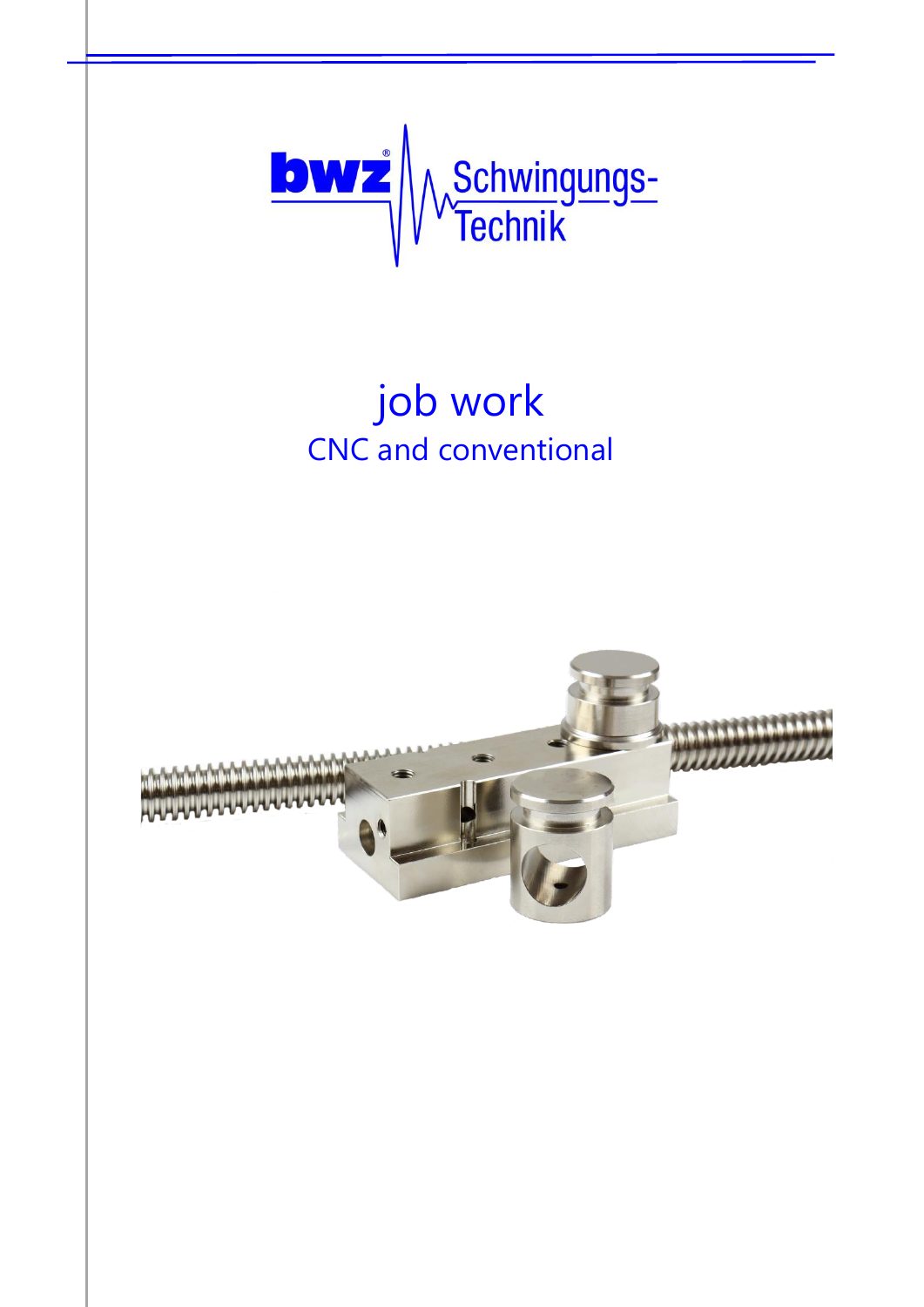

# job work

Over the years, our manufacturing depth has ever been increasing, therefor we are happy to offer job work capacities - even for small lot sizes - as per the below:

### CNC turning

#### **on twin-spindle turning centre with 3 revolvers and power-driven tools**

materials: steel / stainless steel / aluminium / castings

maximum workpiece diameter in combination with 3-meter bar feeder: 60 mm special diameters on request

tolerance: up to 0,02 mm

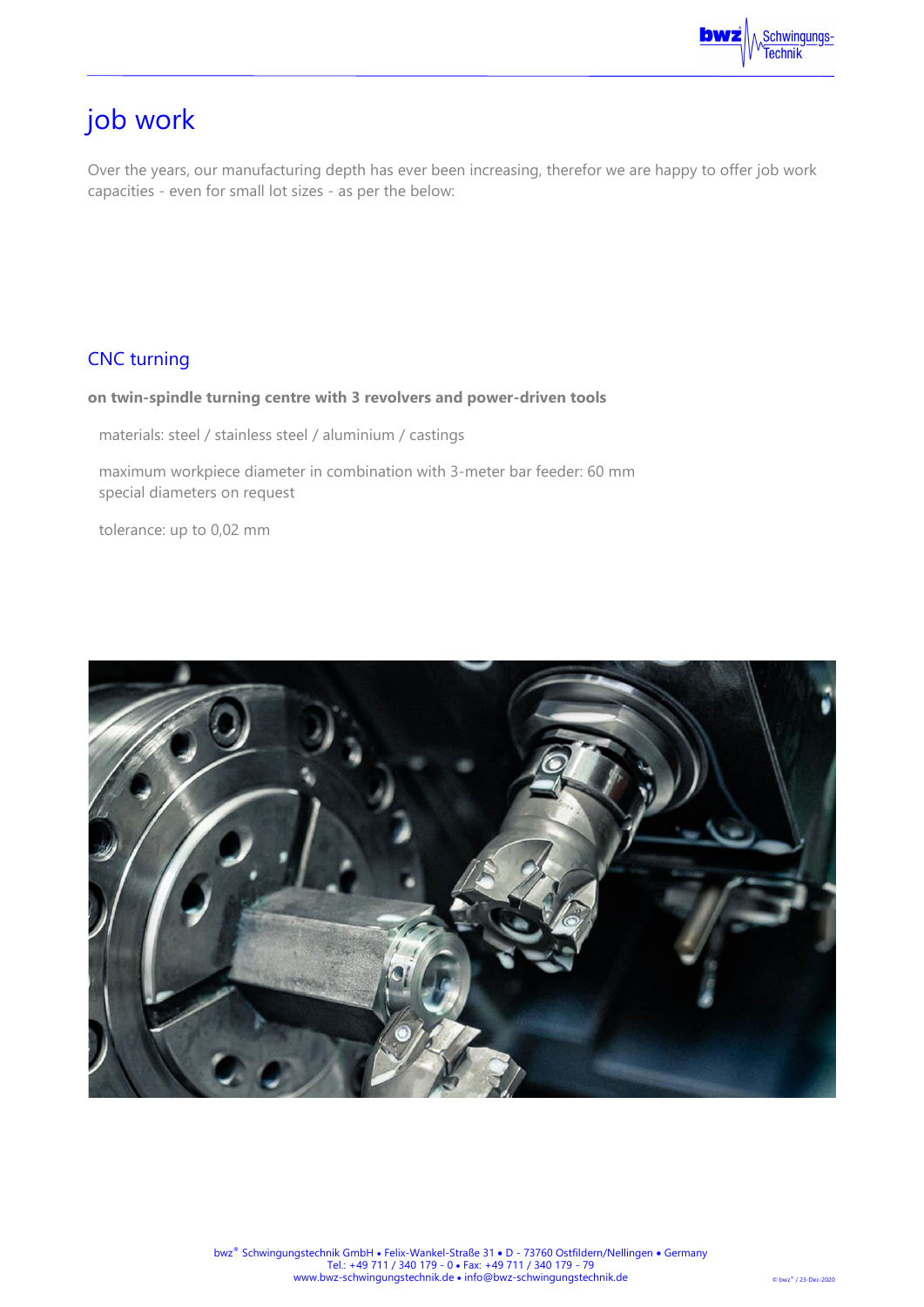

# CNC milling

#### **on 3-axis milling machines - single-piece and serial production**

materials: steel / stainless steel / aluminium / castings

maximum workpiece size: 200 mm x 200 mm x 100 mm ( l x w x h )

tolerance: up to 0,05 mm



#### NC sawing

#### **on automated band saw**

materials: steel / stainless steel / aluminium / castings / plastics

maximum workpiece size:

flat steel 300 mm x 250 mm ( l x w ) / round steel diameter 260 mm